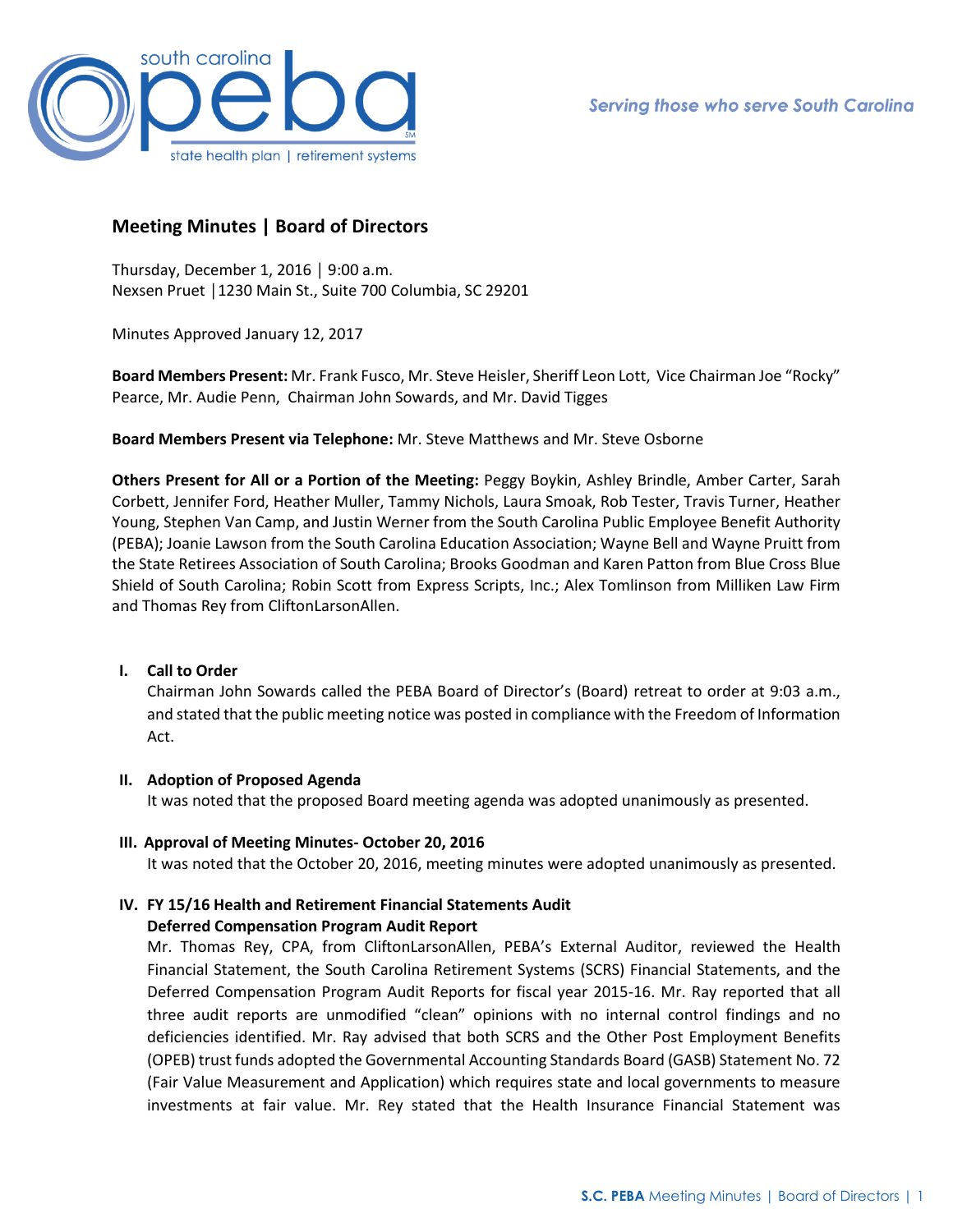previously three separate financial statements, and have been combined to one financial statement. Mr. Rey also reviewed SCRS financial highlights and the fiduciary net position as of June 30, 2016.

Mr. Steve Heisler made a motion, which was seconded by Mr. Audie Penn, and passed unanimously, to receive the Health Financial Statement, the South Carolina Retirement Systems Financial Statements, and the Deferred Compensation Program Audit Report as information.

## **V. 2017 Board and Committee Meeting Dates**

Ms. Peggy Boykin, Executive Director, reviewed the proposed 2017 Board and Committee dates and noted that the meeting schedule remains the same for 2017. The Retirement Policy Committee and the Finance, Administration, Audit and Compliance (FAAC) Committee meet on the third Wednesday of each month, and the Health Care Policy Committee and the Board meet on the third Thursday of each month. Ms. Boykin pointed out that during the month of June all meetings would be held during the second week of the month due to scheduling conflicts.

Upon review, the Board requested to update the meeting schedule to reflect the Board Retreat on November 30, 2017, and December 1, 2017, and delete the regularly scheduled November and December 2017 Board meeting dates. It was noted that the Committee Chairmen could determine if November and December 2017 Committee meetings would be necessary closer to the date.

Mr. Heisler made a motion, which was seconded by Sheriff Leon Lott, and passed unanimously, to approve the 2017 Board and Committee Meeting Date schedule as amended.

## **VI. Executive Session to receive legal advice pursuant to S.C. Code Ann. Section 30-4-70(A)(2)**

At 10:00 a.m., Mr. Frank Fusco made a motion, which was seconded by Mr. Heisler, and passed unanimously, to recede into executive session for the purpose of receiving legal advice.

The Committee reconvened in open session at 10:30 a.m. Chairman Sowards announced that no action was taken by the Board while in executive session.

## **VII. Committee Reports**

#### **A. Retirement Policy Committee**

Mr. David Tigges reported that the Retirement Policy Committee did not meet in November.

## **B. Finance, Administration, Audit and Compliance (FAAC) Committee**

Mr. Steve Matthews advised that the FAAC Committee did not meet in November.

## **C. Health Care Policy Committee**

Mr. Rocky Pearce reported that the Health Care Policy Committee met on October 20, 2016, and November 9, 2016, and approved adding an annual adult well exam to the State Health Plan (SHP) for 2018.

Ms. Laura Smoak, Analytics and Health Initiatives Director, reviewed the annual adult well exam that is proposed for 2018, and outlined the assumptions made in the development of the benefit including: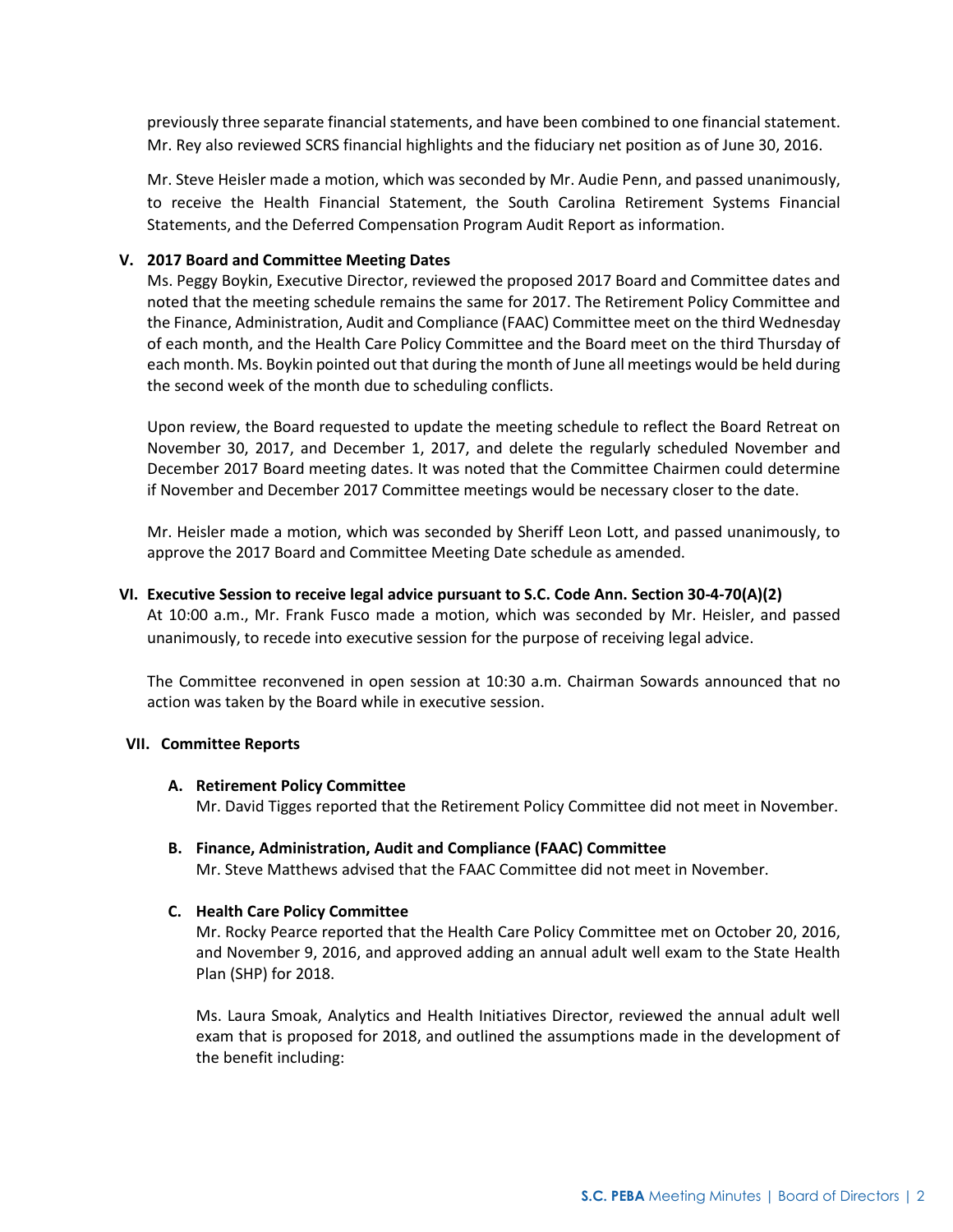- The benefit would be available annually to all non-Medicare primary adults covered by the SHP
- The benefit would be "first dollar" in nature in that it would not be subject to general plan provisions (deductible or coinsurance)
- The benefit would cover all evidence-supported services typically performed in an adult checkup
- The benefit would cover all evidence-supported services typically performed in an adult well-woman checkup that are not currently covered by the SHP
- The benefit could also cover other commonly performed adult checkup related services
- The benefit assumes the adult checkup would be limited to primary care physician provider type or specialty to include physicians specializing in General Practice, Family Practice, Internal Medicine, and Obstetrics and Gynecology
- Follow-up services performed as a result of the adult checkup would be subject to existing plan provisions (per occurrence copays, deductible, and coinsurance subject to applicable out-of-pocket maximums)

Ms. Smoak also discussed the annual adult checkup scope of coverage, and additional services that may be covered based on the United States Preventive Services Task Force (USPSTF) recommendations. If approved, the SHP will cover one adult checkup per year.

Ms. Boykin reviewed the State Health Plan budget requirements for 2018, and detailed four different scenarios with the applicable cost factors.

Mr. Pearce stated that the Health Care Policy Committee made a motion that the Board recommend to the General Assembly that the State Health Plan stay grandfathered and add annual adult well exam visits with increased patient liability for 2018. This option includes a 3.5 percent increase in budget continuation requirements. Chairman Sowards stated that a Committee motion does not require a second. The motion passed unanimously.

## **VIII. Old Business**

## **A. Director's Report**

Ms. Boykin thanked PEBA staff and Board members for their preparation and participation during the Board retreat.

Ms. Boykin announced that a Senate budget hearing is scheduled for December 14, 2016, regarding the State Health Plan.

Ms. Boykin stated that the Joint Committee on Pension Systems Review expects to have a recommendation regarding funding options for the South Carolina Retirement Systems by January 2017.

## **B. Roundtable Discussion**

At the conclusion of the Director's Report, Chairman Sowards provided an opportunity for a roundtable discussion. Chairman Sowards thanked Ms. Boykin and staff for their abundant efforts this past year. Board members echoed Chairman Sowards' comments thanking Ms. Boykin and PEBA staff for their hard work during the year.